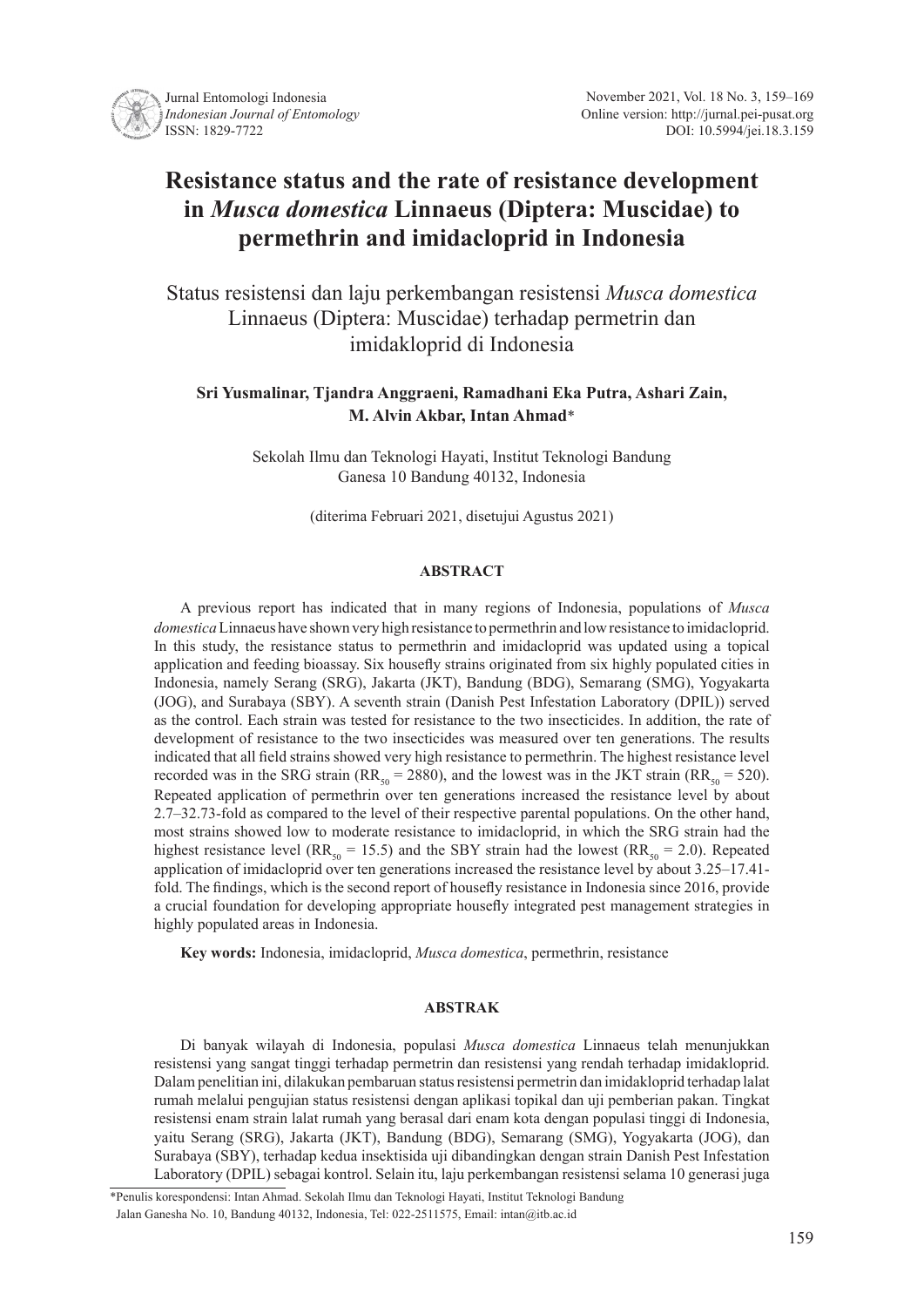dievaluasi. Hasil penelitian menunjukkan bahwa semua strain menunjukkan resistensi yang sangat tinggi terhadap permetrin. Tingkat resistensi tertinggi yang tercatat adalah pada strain SRG ( $RR_{s0}$  $= 2880$ ) dan yang terendah adalah strain JKT (RR<sub>50</sub> = 520). Perlakuan permetrin secara berulangulang selama 10 generasi meningkatkan tingkat resistensi sekitar 2,7–32,73 kali lipat dibandingkan dengan populasi tetua. Di sisi lain, sebagian besar strain menunjukkan resistensi rendah hingga sedang terhadap imidacloprid, yaitu strain SRG memiliki tingkat resistensi tertinggi ( $RR_{50} = 15,5$ ) dan strain SBY memiliki tingkat resistensi terendah ( $RR_{50} = 2,0$ ). Perlakuan imidakloprid secara berulang selama 10 generasi meningkatkan tingkat resistensi sekitar 3,25–17,41 kali lipat. Hasil penelitian ini merupakan laporan kedua tentang resistensi lalat rumah di Indonesia sejak 2016, yang dapat memberikan landasan penting bagi pengembangan strategi pengendalian lalat rumah secara terpadu yang tepat di daerah padat penduduk di Indonesia.

**Kata kunci:** Indonesia, imidakloprid, *Musca domestica*, permetrin, resistensi

#### **INTRODUCTION**

The housefly, *Musca domestica* Linnaeus, is the most common insect pest in urban and rural areas in the tropics, especially where people gather for economic activities. Most importantly, this insect can transmit diseases caused by protozoan, bacterial, helminthic, and viral agents including enteric infections (Förster et al. 2007). Applications of synthetic insecticides by professional pest control operators and homeowners have been considered the most common, effective, and cheap method to control the housefly population, especially in urban areas (Zhu et al. 2016). However, repetitive and inappropriate insecticide applications have led to resistance of the housefly to various classes of insecticides worldwide (Khan et al. 2015; Kustiati et al. 2016; Wang et al. 2019) and might lead to a possible outbreak of resistant populations.

Compared to other insecticide groups, pyrethroid insecticides are the most common insecticide applied to control urban pests worldwide due to their extended residual activity, safety for vertebrates, and low cost (Coats 1982). Permethrin, one of the members of pyrethroids, has been widely used for housefly population control in Indonesia since the 1980s (Rahayu et al. 2012). Nonetheless, a recent report showed that housefly populations from many areas in Indonesia have already developed very high resistance to permethrin, with the resistance ratios ranging from 190 to 25,190 fold (Kustiati et al. 2016).

A more recent alternative to control houseflies, imidacloprid, acts on the nicotinic acetylcholine receptor of the insect nervous system; it has been registered in several countries including

Indonesia (Kustiati et al. 2016). For example, in China, it was registered for housefly control in the early 1990s (Ai et al. 2009), whereas in the USA, it was registered for housefly prevention in 2004 (Kaufman et al. 2006), while in Indonesia, it was registered in late 2000s (Kustiati et al. 2016). Although it is a relatively new insecticide, various studies showed that houseflies from several countries had developed resistance to imidacloprid, with the level of resistance varying from low to moderate (Li et al. 2012; Kavi et al. 2014; Abbas et al. 2015; Kustiati et al. 2016).

Therefore, to design an effective control program for houseflies, it is necessary to understand the resistance status and the rate of resistance development. However, in Indonesia, the most recent report on the resistance of housefly populations to permethrin and imidacloprid was published in 2016. Data about selection for insecticide resistance to permethrin and imidacloprid in houseflies are lacking. Moreover, in Indonesia, housefly resistance to insecticides has not been monitored regularly by any governmental institution. Rather research has been conducted by researchers at various universities. Further the research has not employed appropriate control strains to help standardize the results. This study aims to update housefly resistance data as a basis of future control programs.

#### **MATERIALS AND METHODS**

## **Housefly strains**

The susceptible laboratory strain used in this study was obtained from the Danish Pest Infestation Laboratory (strain DPIL), Denmark, in 2011. The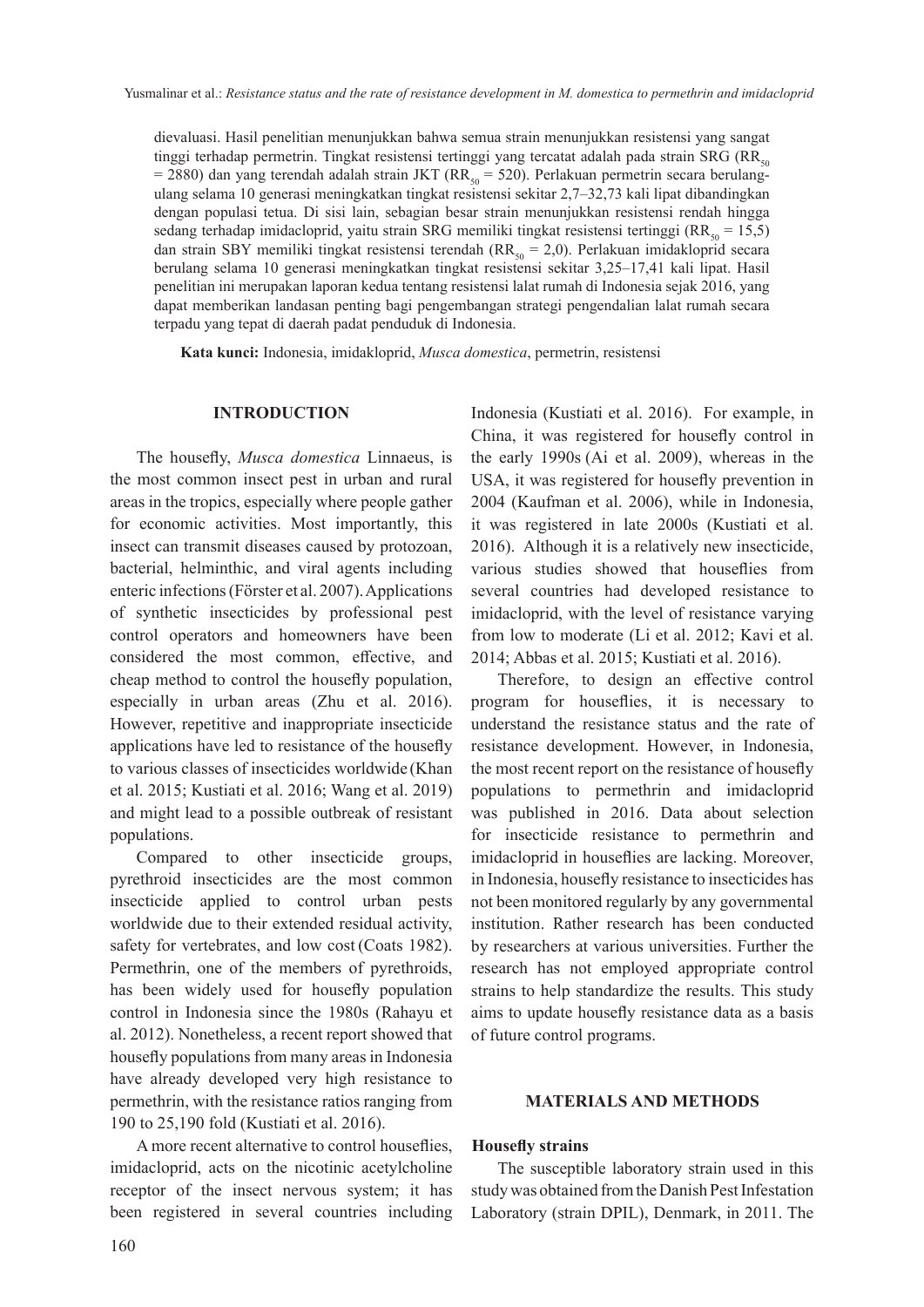field strains of adult housefly were collected in 2018 from six cities in Indonesia, namely Serang (SRG strain), Jakarta (JKT strain), Bandung (BDG strain), Semarang (SMG strain), Yogyakarta (JOG strain), and Surabaya (SBY strain). All strains were maintained in the Entomology Laboratory, School of Life Sciences and Technology, Institut Teknologi Bandung, Indonesia. In general, the colonies were reared following the methods described by Keiding & Arevad (1964). Briefly, the colonies were maintained inside screen cages (30 cm x 30 cm x 30 cm) at  $25 \pm 5$  °C, 60–70% RH, and a 12:12 light:dark photoperiod. Dry milk, sugar, and water were provided *ad libitum* for feeding adult flies. Larvae were fed with a combination of dried yeast and whole dry milk diluted in water in a 1:1 ratio.

## **Chemicals**

The permethrin insecticide (technical grade, 92% purity) was provided by PT. Inti Everspring, Indonesia. The insecticide imidacloprid (technical grade, 95% purity) was provided by PT. Bayer Indonesia. Both insecticides were diluted with acetone (97% purity) before the application.

#### **Insecticide bioassay**

The bioassay used to determine resistance in houseflies was developed by Kristensen & Jespersen (2008). Essentially, the susceptibility to permethrin was determined using a topical bioassay, while the susceptibility to imidacloprid was determined using a feeding bioassay. Serial dilutions of permethrin and imidacloprid were prepared using acetone 24 h before the application. Furthermore, each successive generation was evaluated with a similar method to obtain new concentration values before each subsequent selection to maintain a consistent selection of 50% mortality.

The housefly mortality was assessed at 24, 48, 72, and 96 h. For each preliminary evaluation, 25 houseflies were used for each concentration, and the entire experiment was replicated four times. The 96 h mortality data were subjected to probit analysis using Polo-PC software (LeOra Software 2004), and the results from this test were used to determine the median lethal dose  $(LD<sub>50</sub>)$  and concentration (LC<sub>50</sub>). The LC<sub>50</sub> and LD<sub>50</sub> values

were used for further tests on the resistance development after the selection of adult flies.

#### **Resistance development to permethrin**

Bioassay for permethrin was conducted by the standard topical method from WHO (Hemingway & Brogdon 1998). Five to 7-day old adult houseflies were anesthetized by cold shock. About  $0.2$   $\mu$ l of permethrin solution was applied to the ventral side of the thorax using a 25-µl Hamilton syringe. Control groups received only acetone. The concentrations of permethrin applied in this study were based on the  $LD_{50}$  of the previous generation. The houseflies were kept inside a plastic jar (500 ml) with a 15% sugar solution-saturated piece of cotton placed on the bottom of each jar. The individuals were considered dead if they showed no movement 24 h after the treatment. Each experiment was replicated four times. Surviving houseflies were kept inside the rearing cages to reproduce. The experiment was repeated for ten generations.

#### **Resistance development to imidacloprid**

The response to imidacloprid was evaluated using a feeding bioassay based on Kristensen & Jespersen (2008). Five serial dilutions of imidacloprid were prepared in 10 ml acetone mixed with 20 g sugar for the treatment group. A mixture of 10 ml acetone and 20 g sugar was made for the control groups. Twenty-five houseflies were kept in a plastic jar (500 ml), covered with a piece of cloth, and secured with a rubber band. A 0.5 g sugar solution in a water-saturated piece of cotton was placed on the bottom of each jar. Mortality was defined by counting the houseflies that showed no movement 72 h after the treatment. The bioassay was replicated four times. Surviving houseflies were kept inside the rearing cages to reproduce. The experiment was repeated for ten generations.

## **Statistical analysis**

Mortality data were subjected to probit analysis to estimate the median lethal concentration  $(LC_{50})$ or the lethal dose  $(LD_{50})$ . Probit analysis was carried out with the Polo-PC (LeOra Software 2004). Resistance ratios  $(RR_{50})$  were estimated by comparing the  $LC_{50}$  or  $LD_{50}$  of each field strain to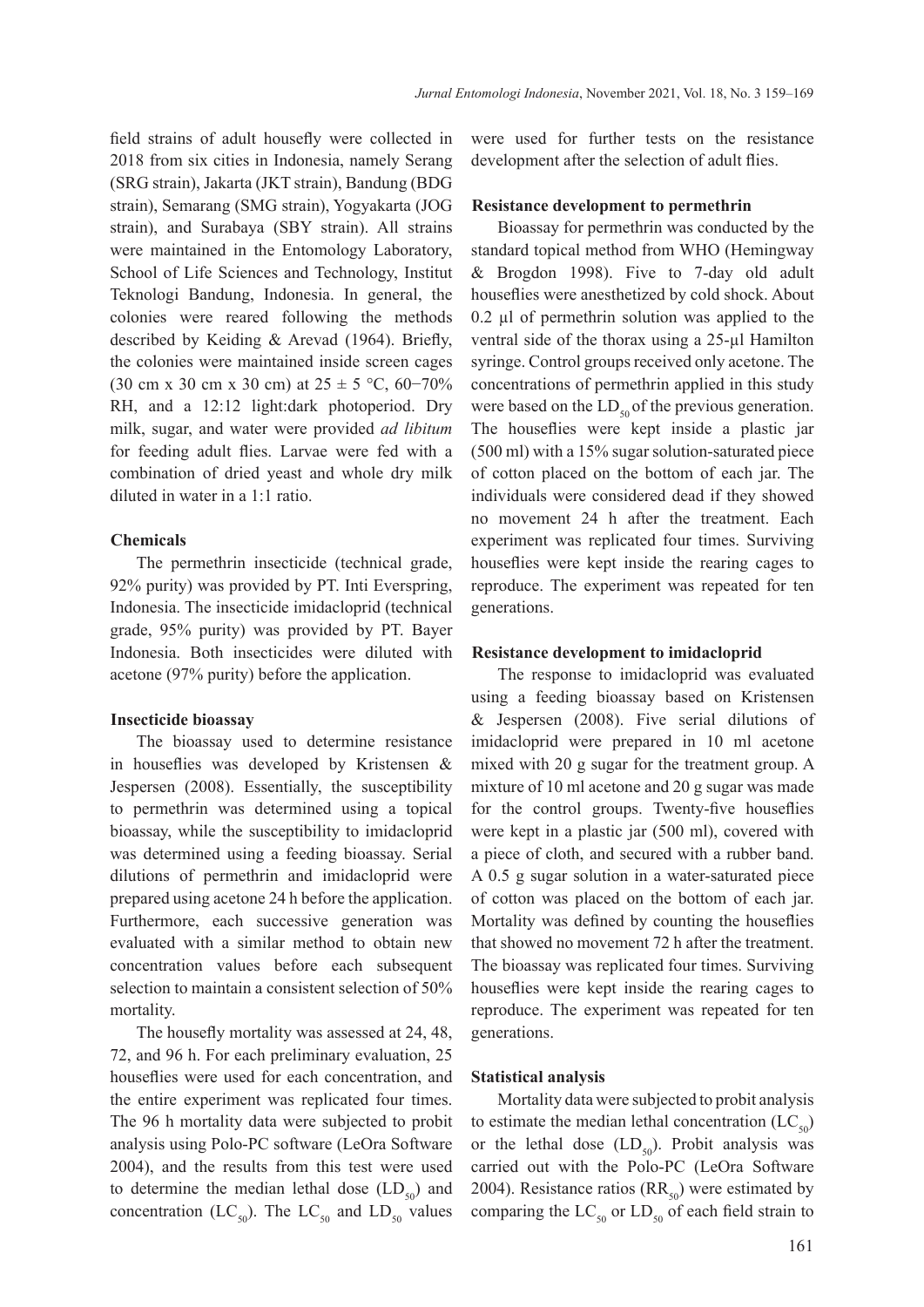the susceptible strain (Lee et al. 2000) as shown below

$$
RR_{50} = \frac{LD_{50} \text{ or } LC_{50} \text{ of field collected strain}}{LD_{50} \text{ or } LC_{50} \text{ of susceptible strain}}
$$

The resistance level of each strain was determined based on Lee & Lee (2004) (Table 1).

In this study, we calculated the rate of resistance development by comparing  $LC_{50}$  values of the selected generation with their respective parental generations.

#### **RESULTS**

## **The resistance level of houseflies to permethrin and imidacloprid**

Following the classification of insecticide resistance level (Table 1), the results of the topical bioassays showed that, as compared to the control (DPIL) strain, all field strains had a very high resistance level to permethrin (Table 2). The SRG strain showed the highest resistance to permethrin  $(RR<sub>50</sub> = 2880)$ , followed by SMG (2624), SBY (1824), BDG (1344), JOG (640), and JKT (520).

On the other hand, using the feeding bioassays, field strains demonstrated low to moderate

**Table 1.** Classification of insecticide resistance level (Lee & Lee 2004)

| Resistance ratio (RR)  | Resistance level      |
|------------------------|-----------------------|
| $RR_{50} \leq 1$       | Absence of resistance |
| $1 < RR_{50} \leq 5$   | Low resistance        |
| $5 < RR_{50} \leq 10$  | Moderate resistance   |
| $10 < RR_{50} \leq 50$ | High resistance       |
| $RR_{50} > 50$         | Very high resistance  |

resistance to imidacloprid, when compared to the control (DPIL) strain (Table 2). The highest level of imidacloprid resistance recorded was on SRG strain (RR<sub>50</sub> = 15.5), followed by JKT (7.5), BDG (7.1), SMG (5.5), JOG (3.0), and SBY (2.0).

The slope of the dose-response curve to permethrin and imidacloprid of the field strains ranged from  $1.785 \pm 0.345$  to  $2.653 \pm 0.350$  and  $1.989 \pm 0.169$  to  $2.735 \pm 0.235$ , respectively (Table 2). The SRG strain had a slope of less than 2 for permethrin, as did the SMG strain for both permethrin and imidacloprid.

# **Development of resistance to permethrin selected for ten generations**

For the DPIL strain, ten generations of selection resulted in very high resistance to permethrin, as shown in Table 3. Similar trends were also observed in the field strains. The  $RR_{50}$ values ranged from 6486 to 40,620 (with 2.7 to 32.73-fold resistance level compared to the parental). The  $RR_{50}$  values revealed that the SRG strain was the most resistant to permethrin after ten generations of selection ( $RR_{50} = 40,620$ ), followed by BDG (11,440), JOG (9720), JKT (7960), SMG (7086), and SBY (6486).

Selection with imidacloprid also caused high resistance levels in the DPIL strain  $(RR_{50})$ = 12.20). Meanwhile, continuous selection with imidacloprid caused increased  $RR<sub>50</sub>$  values in the field strains that ranged from 24.40 to 123.60 (with 3.25 to 17.41-fold resistance level compared to the parental). The BDG strain had the highest resistance level to imidacloprid ( $RR_{50} = 123.60$ ), followed by SRG (87.80), SBY (29.80), SMG (28.90), JOG (25.40), and JKT (24.40).

**Table 2.** Responses of the field strains of houseflies to permethrin and imidacloprid

|                  | $\mathbf n$ | Permethrin                                |                   |                    | Imidacloprid      | $RR_{50}$  |              |  |
|------------------|-------------|-------------------------------------------|-------------------|--------------------|-------------------|------------|--------------|--|
| Population       |             | $LD_{50}$<br>$(\mu g/g \text{ housefly})$ | $Slope \pm SE$    | $LC_{50}$<br>(ppm) | $Slope \pm SE$    | Permethrin | Imidacloprid |  |
| $DPIL/S^*$       | 300         | 0.0005                                    | $2.006 \pm 0.475$ | 0.20               | $2.448 \pm 0.566$ |            |              |  |
| $B\text{DG}/R^*$ | 300         | 0.6720                                    | $2.350 \pm 0.878$ | 1.42               | $2.549 \pm 0.667$ | 1344       | 7.1          |  |
| $SRG/R*$         | 300         | 1.4400                                    | $1.785 \pm 0.345$ | 3.10               | $2.002 \pm 0.242$ | 2880       | 15.5         |  |
| $SMG/R*$         | 300         | 1.3120                                    | $1.878 \pm 0.435$ | 1.10               | $1.989 \pm 0.169$ | 2624       | 5.5          |  |
| $JKT/R*$         | 300         | 0.2600                                    | $2.653 \pm 0.350$ | 1.50               | $2.735 \pm 0.235$ | 520        | 7.5          |  |
| $JOG/R*$         | 300         | 0.3200                                    | $2.455 \pm 0.866$ | 0.60               | $2.478 \pm 0.567$ | 640        | 3.0          |  |
| $SBY/R*$         | 300         | 0.9120                                    | $2.352 \pm 0.778$ | 0.40               | $2.645 \pm 0.274$ | 1824       | 2.0          |  |

RR: resistance ratio; S\*: susceptible strain; R\*: field collected population/strain; DPILS: Danish Pest Infestation Laboratory; SRG: Serang; JKT: Jakarta; BDG: Bandung; SMG: Semarang; JOG: Yogyakarta; and SBY: Surabaya.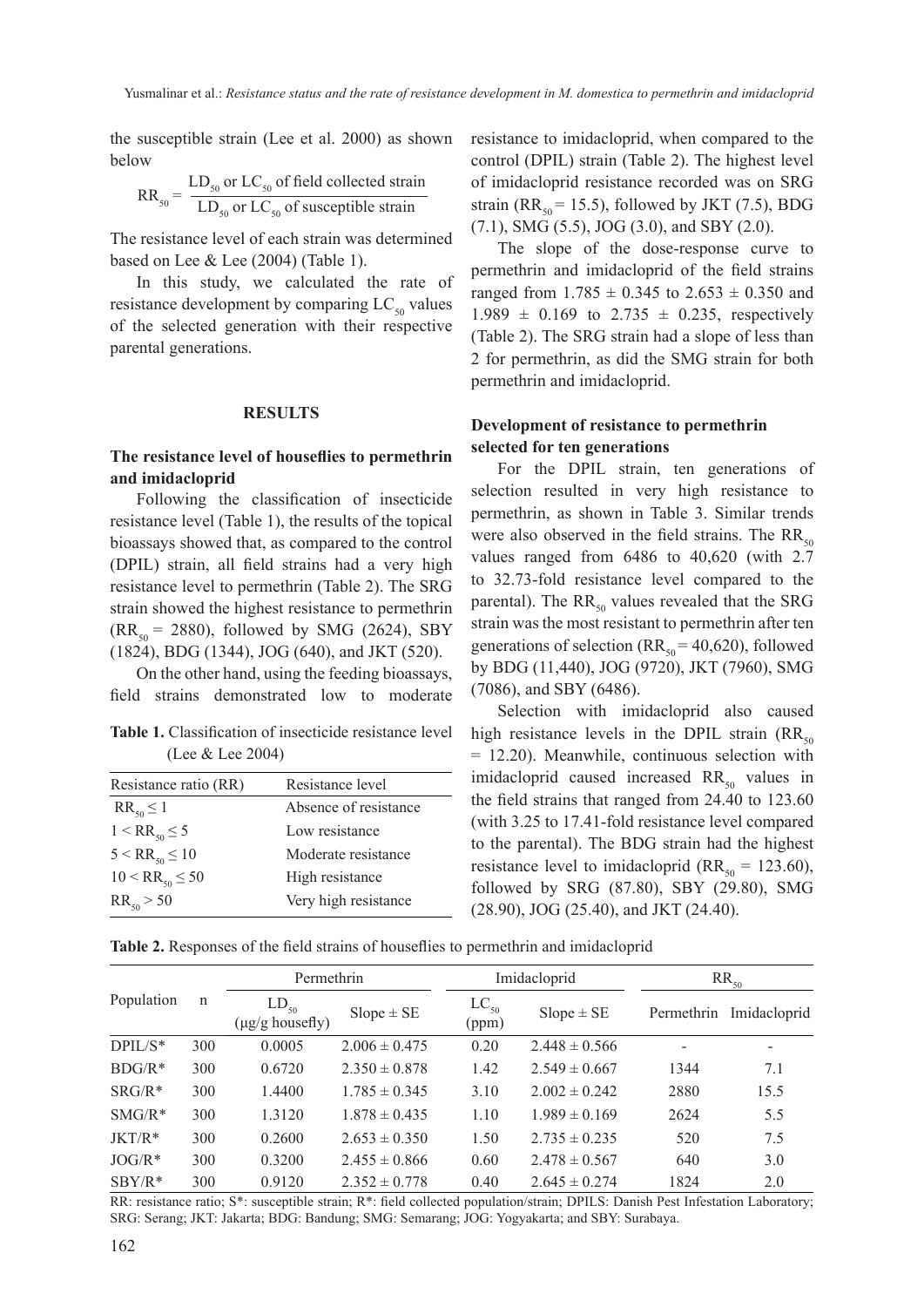| Strain     | Selected<br>generation |             | Permethrin                          |                   |           |           | Imidacloprid   |                   |           |           |
|------------|------------------------|-------------|-------------------------------------|-------------------|-----------|-----------|----------------|-------------------|-----------|-----------|
|            |                        | $\mathbf n$ | $LD_{50}(\mu g/g \text{ housefly})$ | $Slope \pm SE$    | $RR_{50}$ | ${\bf N}$ | $LC_{50}(ppm)$ | $Slope \pm SE$    | $RR_{50}$ | ${\bf N}$ |
| DPIL/S     |                        | 300         | 0.00050                             | $4.456 \pm 0.875$ | 1.00      |           | 0.20           | $2.675 \pm 0.875$ | 1.00      |           |
| DPIL/R     | ${\rm F}0$             | 300         | 0.00078                             | $2.006 \pm 0.475$ | 1.56      | $0.00\,$  | 0.29           | $2.896 \pm 0.135$ | 1.45      | $0.00\,$  |
|            | F1                     | 300         | 0.00086                             | $3.052 \pm 0.352$ | 1.72      | 1.10      | 0.35           | $3.657 \pm 0.754$ | 1.75      | 1.21      |
|            | $\rm F2$               | 300         | 0.00112                             | $3.562 \pm 0.567$ | 2.24      | 1.44      | 0.47           | $3.134 \pm 0.987$ | 2.35      | 1.62      |
|            | F3                     | 300         | 0.00135                             | $1.021 \pm 0.656$ | 2.70      | 1.73      | 0.55           | $1.543 \pm 0.656$ | 2.75      | 1.90      |
|            | F <sub>4</sub>         | 300         | 0.00143                             | $2.752 \pm 0.875$ | 2.86      | 1.83      | 0.63           | $2.654\pm0.685$   | 3.15      | 2.17      |
|            | ${\rm F}5$             | 300         | 0.00170                             | $6.254 \pm 0.856$ | 3.36      | 2.15      | 0.75           | $3.456 \pm 0.965$ | 3.75      | 2.59      |
|            | F <sub>6</sub>         | 300         | 0.00230                             | $4.253 \pm 0.874$ | 4.68      | 3.00      | 0.88           | $4.678 \pm 0.915$ | 4.40      | 3.03      |
|            | ${\rm F}7$             | 300         | 0.00270                             | $3.175 \pm 0.655$ | 5.34      | 3.42      | 0.95           | $3.786 \pm 0.543$ | 4.75      | 3.27      |
|            | ${\rm F}8$             | 300         | 0.01710                             | $2.155 \pm 0.756$ | 34.26     | 21.96     | 1.51           | $2.765 \pm 0.453$ | 7.55      | 5.21      |
|            | F <sub>9</sub>         | 300         | 0.01980                             | $4.823 \pm 0.265$ | 39.50     | 25.32     | 1.98           | $4.645 \pm 0.645$ | 9.90      | 6.83      |
|            | F10                    | 300         | 0.02550                             | $2.564 \pm 0.569$ | 51.06     | 32.73     | 2.43           | $2.533 \pm 0.134$ | 12.20     | 8.37      |
| <b>SRG</b> | ${\rm F}0$             | 300         | 1.44000                             | $2.350 \pm 0.878$ | 2880      | 0.00      | 3.10           | $1.875 \pm 0.675$ | 15.50     | $0.00\,$  |
|            | F1                     | 300         | 1.85000                             | $3.875 \pm 0.435$ | 3700      | 2.31      | 4.30           | $2.875 \pm 0.674$ | 21.50     | 1.39      |
|            | ${\rm F2}$             | 300         | 2.31000                             | $3.435 \pm 0.135$ | 4620      | 3.44      | 5.10           | $2.765 \pm 0.786$ | 25.50     | 1.65      |
|            | F3                     | 300         | 2.78000                             | $2.035 \pm 0.676$ | 5560      | 4.14      | 6.40           | $1.875 \pm 0.732$ | 32.00     | 2.06      |
|            | F4                     | 300         | 3.35000                             | $3.756 \pm 0.725$ | 6700      | 4.99      | 7.50           | $4.823 \pm 0.231$ | 37.50     | 2.42      |
|            | F <sub>5</sub>         | 300         | 5.33000                             | $7.425 \pm 0.696$ | 10660     | 7.93      | 8.30           | $2.564 \pm 0.785$ | 41.50     | 2.68      |
|            | F <sub>6</sub>         | 300         | 7.07000                             | $5.231 \pm 0.453$ | 14140     | 10.52     | 8.90           | $3.367 \pm 0.786$ | 44.50     | 2.87      |
|            | ${\rm F7}$             | 300         | 9.02000                             | $4.213 \pm 0.755$ | 18040     | 13.42     | 9.75           | $3.345 \pm 0.233$ | 48.80     | 3.15      |
|            | ${\rm F}8$             | 300         | 14.92000                            | $3.221 \pm 0.452$ | 29840     | 22.20     | 11.75          | $2.877 \pm 0.345$ | 58.80     | 3.79      |
|            | F9                     | 300         | 18.72000                            | $2.823 \pm 0.452$ | 37440     | 27.86     | 13.86          | $3.765\pm0.886$   | 69.30     | 4.47      |
|            | F10                    | 300         | 20.31000                            | $2.125 \pm 0.235$ | 40620     | 30.22     | 17.56          | $2.786 \pm 0.766$ | 87.80     | 5.66      |
| <b>BDG</b> | ${\rm F0}$             | 300         | 0.67000                             | $1.785 \pm 0.345$ | 1344      | 0.00      | 1.42           | $2.145 \pm 0.897$ | 7.10      | $0.00\,$  |
|            | F1                     | 300         | 1.55000                             | $2.563 \pm 0.467$ | 3100      | 1.28      | 1.84           | $3.657 \pm 0.344$ | 9.20      | 1.30      |
|            | ${\rm F2}$             | 300         | 2.05000                             | $2.978 \pm 0.678$ | 4100      | 1.42      | 2.67           | $3.654 \pm 0.365$ | 13.40     | 1.89      |
|            | F3                     | 300         | 2.68000                             | $1.897 \pm 0.876$ | 5360      | 1.86      | 2.98           | $2.654 \pm 0.564$ | 14.90     | 2.10      |

Table 3. Changes in the resistance level (RR) and rate of resistance (N) of the houseflies strains to permethrin and imidacloprid selected for ten generations

DPILS: Danish Pest Infestation Laboratory; S: susceptible strain; R: field collected population/strain; SRG: Serang; JKT: Jakarta; BDG: Bandung; SMG: Semarang; JOG: Yogyakarta; and SBY: Surabaya.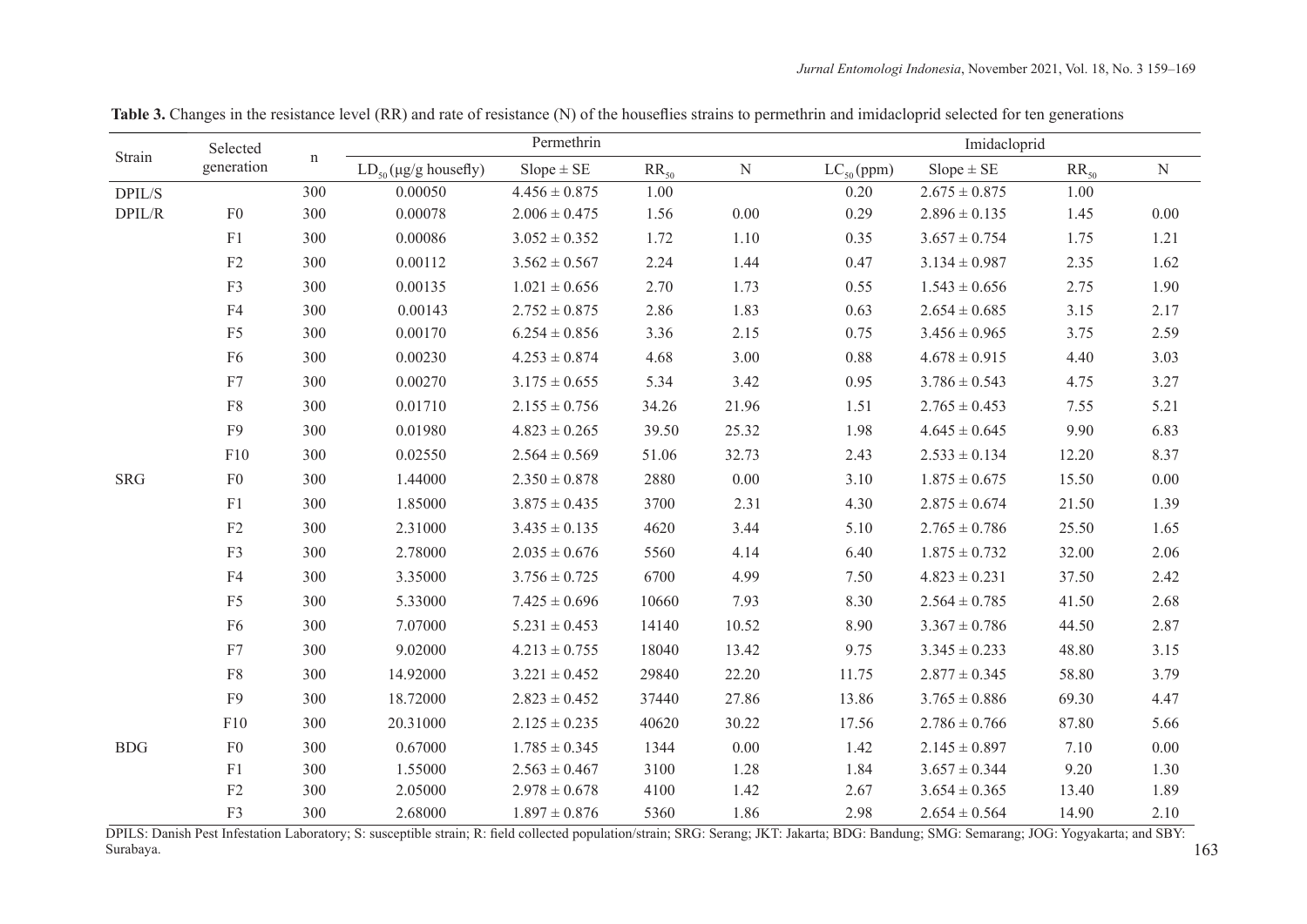| Strain               | Selected<br>generation | $\mathbf n$ | Permethrin                          |                   |           |           | Imidacloprid   |                   |           |           |
|----------------------|------------------------|-------------|-------------------------------------|-------------------|-----------|-----------|----------------|-------------------|-----------|-----------|
|                      |                        |             | $LD_{50}(\mu g/g \text{ housefly})$ | $Slope \pm SE$    | $RR_{50}$ | ${\bf N}$ | $LC_{50}(ppm)$ | $Slope \pm SE$    | $RR_{50}$ | ${\bf N}$ |
|                      | F4                     | 300         | 3.01000                             | $4.657 \pm 0.567$ | 6020      | 2.09      | 3.54           | $3.645 \pm 0.786$ | 17.70     | 2.49      |
|                      | F <sub>5</sub>         | 300         | 3.54000                             | $2.675 \pm 0.452$ | 7080      | 2.46      | 5.78           | $4.654 \pm 0.803$ | 28.90     | 4.07      |
|                      | F <sub>6</sub>         | 300         | 3.98000                             | $3.456 \pm 0.675$ | 7960      | 2.76      | 8.78           | $5.564 \pm 0.985$ | 43.90     | 6.18      |
|                      | ${\rm F7}$             | 300         | 4.17000                             | $3.654 \pm 0.654$ | 8340      | 2.90      | 10.76          | $4.564 \pm 0.876$ | 53.80     | 7.58      |
|                      | ${\rm F}8$             | 300         | 4.85000                             | $2.876 \pm 0.562$ | 9700      | 3.37      | 16.78          | $3.675 \pm 0.654$ | 83.90     | 11.82     |
|                      | F <sub>9</sub>         | 300         | 5.02000                             | $3.865 \pm 0.657$ | 10040     | 3.48      | 18.67          | $2.745 \pm 0.345$ | 93.40     | 13.15     |
|                      | F10                    | 300         | 5.75000                             | $2.876 \pm 0.675$ | 11440     | 3.97      | 24.76          | $2.654 \pm 0.765$ | 123.60    | 17.41     |
| $\operatorname{SMG}$ | ${\rm F0}$             | 300         | 1.31200                             | $1.878 \pm 0.435$ | 2624      | $0.00\,$  | 1.10           | $1.653 \pm 0.345$ | 5.50      | $0.00\,$  |
|                      | F1                     | 300         | 1.41700                             | $2.456 \pm 0.365$ | 2834      | 1.08      | 1.23           | $2.457 \pm 0.895$ | 6.20      | 1.13      |
|                      | F2                     | 300         | 1.52400                             | $3.002 \pm 0.675$ | 3048      | 1.16      | 1.86           | $3.432 \pm 0.874$ | 9.30      | 1.69      |
|                      | F3                     | 300         | 1.67500                             | $3.820 \pm 0.786$ | 3350      | 1.28      | 2.54           | $3.873 \pm 0.653$ | 12.70     | 2.31      |
|                      | F4                     | 300         | 1.87900                             | $2.879 \pm 0.678$ | 3578      | 1.43      | 2.88           | $2.965 \pm 0.889$ | 14.40     | 2.62      |
|                      | F <sub>5</sub>         | 300         | 2.00300                             | $1.789 \pm 0.865$ | 4006      | 1.53      | 3.23           | $1.996 \pm 0.665$ | 16.15     | 2.94      |
|                      | F <sub>6</sub>         | 300         | 2.13500                             | $2.465 \pm 0.234$ | 4027      | 1.53      | 3.45           | $2.786 \pm 0.654$ | 17.25     | 3.14      |
|                      | F7                     | 300         | 2.56300                             | $2.875 \pm 0.712$ | 5126      | 1.95      | 3.78           | $2.886 \pm 0.886$ | 18.90     | 3.44      |
|                      | ${\rm F}8$             | 300         | 2.86500                             | $5.345 \pm 0.453$ | 5730      | 2.18      | 3.99           | $6.667 \pm 0.778$ | 19.95     | 3.63      |
|                      | F <sub>9</sub>         | 300         | 3.13200                             | $2.875 \pm 0.275$ | 6264      | 2.39      | 4.56           | $2.654 \pm 0.288$ | 22.80     | 4.15      |
|                      | F10                    | 300         | 3.54300                             | $3.753 \pm 0.786$ | 7086      | 2.70      | 5.78           | $3.653 \pm 0.796$ | 28.90     | 5.25      |
| <b>JKT</b>           | F <sub>0</sub>         | 300         | 0.26000                             | $2.653 \pm 0.350$ | 520       | $0.00\,$  | 1.50           | $2.564 \pm 0.405$ | 7.50      | 0.00      |
|                      | F1                     | 300         | 0.56000                             | $2.856 \pm 0.768$ | 1120      | 2.15      | 1.80           | $2.903 \pm 0.067$ | 9.00      | 1.20      |
|                      | F2                     | 300         | 0.76000                             | $2.765 \pm 0.564$ | 1520      | 2.92      | 2.30           | $2.522 \pm 0.865$ | 11.50     | 1.53      |
|                      | F3                     | 300         | 0.92000                             | $3.675 \pm 0.453$ | 1840      | 3.54      | 2.50           | $3.666 \pm 0.876$ | 12.50     | 1.67      |
|                      | F4                     | 300         | 1.67000                             | $2.786 \pm 0.453$ | 3340      | 6.42      | 2.80           | $2.886 \pm 0.677$ | 14.00     | 2.27      |
|                      | F <sub>5</sub>         | 300         | 1.95000                             | $2.876 \pm 0.876$ | 3900      | 7.50      | 3.00           | $2.977 \pm 0.875$ | 15.00     | 2.00      |
|                      | F <sub>6</sub>         | 300         | 2.23000                             | $2.675 \pm 0.450$ | 4460      | 8.58      | 3.50           | $2.876 \pm 0.765$ | 17.50     | 2.33      |

Table 3. (*Countinue...*) Changes in the resistance level (RR) and rate of resistance (N) of the houseflies strains to permethrin and imidacloprid selected for ten generations

DPILS: Danish Pest Infestation Laboratory; S: susceptible strain; R: field collected population/strain; SRG: Serang; JKT: Jakarta; BDG: Bandung; SMG: Semarang; JOG: Yogyakarta; and SBY: Surabaya.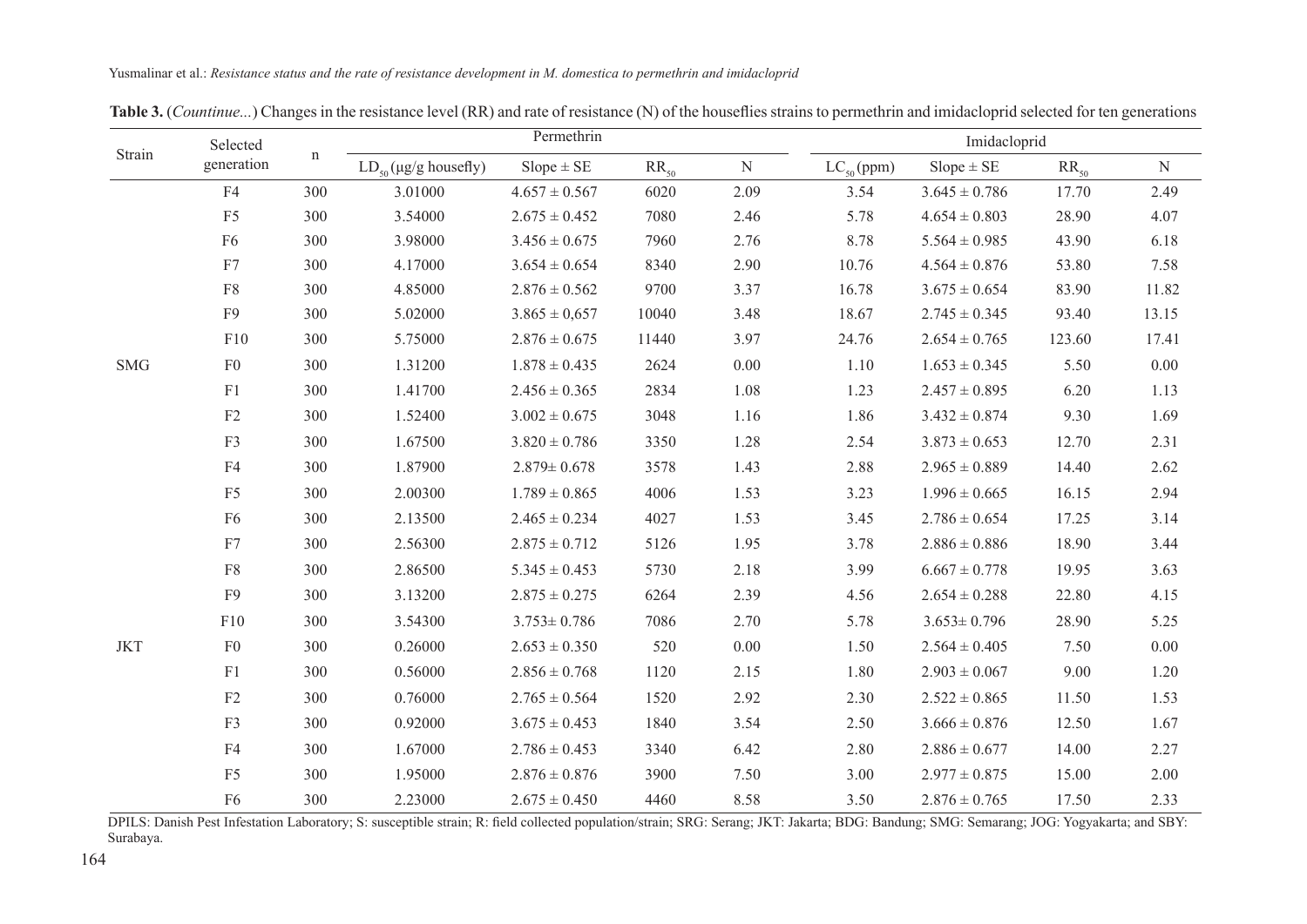|            | Selected       | $\mathbf n$ | Permethrin                          |                   |           |           | Imidacloprid   |                   |           |           |
|------------|----------------|-------------|-------------------------------------|-------------------|-----------|-----------|----------------|-------------------|-----------|-----------|
| Strain     | generation     |             | $LD_{50}(\mu g/g \text{ housefly})$ | $Slope \pm SE$    | $RR_{50}$ | ${\bf N}$ | $LC_{50}(ppm)$ | $Slope \pm SE$    | $RR_{50}$ | ${\bf N}$ |
|            | F7             | 300         | 2.86000                             | $2.875 \pm 0.134$ | 5720      | 11.00     | 3.70           | $2.899 \pm 0.253$ | 18.50     | 2.47      |
|            | ${\rm F}8$     | 300         | 3.06000                             | $5.675 \pm 0.344$ | 6120      | 11.76     | 4.02           | $5.654 \pm 0.677$ | 20.10     | 2.68      |
|            | F <sub>9</sub> | 300         | 3.65000                             | $2.675 \pm 0.564$ | 7300      | 14.04     | 4.35           | $2.668 \pm 0.987$ | 21.75     | 2.90      |
|            | F10            | 300         | 3.98000                             | $2.877 \pm 0.652$ | 7960      | 15.30     | 4.88           | $2.876 \pm 0.886$ | 24.40     | 3.25      |
| <b>JOG</b> | F <sub>0</sub> | 300         | 0.32000                             | $2.455 \pm 0.866$ | 640       | 0.00      | 0.60           | $2.668 \pm 0.985$ | 3.00      | 0.00      |
|            | F1             | 300         | 0.54000                             | $1.544 \pm 0.962$ | 1080      | 1.69      | 0.92           | $1.765 \pm 0.764$ | 4.60      | 1.53      |
|            | $\rm F2$       | 300         | 1.32000                             | $2.675 \pm 0.876$ | 2640      | 4.13      | 1.54           | $2.665 \pm 0.667$ | 7.70      | 2.57      |
|            | F3             | 300         | 1.89000                             | $2.767 \pm 0.977$ | 3780      | 5.91      | 1.88           | $2.876 \pm 0.876$ | 9.40      | 3.13      |
|            | F <sub>4</sub> | 300         | 2.17000                             | $2.675 \pm 0.897$ | 4340      | 6.78      | 2.35           | $2.655 \pm 0.986$ | 11.75     | 3.79      |
|            | F <sub>5</sub> | 300         | 2.56000                             | $3.875 \pm 0.657$ | 5120      | 8.00      | 2.89           | $3.887 \pm 0.976$ | 14.45     | 4.82      |
|            | F <sub>6</sub> | 300         | 2.97000                             | $2.675 \pm 0.765$ | 5940      | 9.28      | 3.24           | $2.876 \pm 0.987$ | 16.20     | 5.40      |
|            | ${\rm F}7$     | 300         | 3.43000                             | $2.675 \pm 0.678$ | 6860      | 10.72     | 3.59           | $2.899 \pm 0.779$ | 17.95     | 5.98      |
|            | ${\rm F}8$     | 300         | 3.86000                             | $2.786 \pm 0.912$ | 7720      | 12.06     | 4.04           | $2.998 \pm 0.978$ | 20.20     | 6.73      |
|            | F <sub>9</sub> | 300         | 4.32000                             | $2.876 \pm 0.234$ | 8640      | 13.50     | 4.68           | $2.898 \pm 0.765$ | 23.40     | 7.80      |
|            | F10            | 300         | 4.86000                             | $2.345\pm0.987$   | 9720      | 15.19     | 5.08           | $2.987\pm0.886$   | 25.40     | 8.47      |
| SBY        | ${\rm F0}$     | 300         | 0.91200                             | $2.352 \pm 0.778$ | 1824      | 0.00      | 0.40           | $2.876 \pm 0.776$ | 2.00      | 0.00      |
|            | ${\rm F}1$     | 300         | 1.05600                             | $1.234 \pm 0.235$ | 2112      | 1.16      | 1.52           | $1.876 \pm 0.765$ | 7.60      | 3.80      |
|            | F2             | 300         | 1.35400                             | $2.563 \pm 0.435$ | 2708      | 1.48      | 1.86           | $2.786 \pm 0.653$ | 9.30      | 4.80      |
|            | F3             | 300         | 1.65300                             | $3.243 \pm 0.433$ | 3306      | 1.81      | 1.99           | $3.876 \pm 0.776$ | 9.95      | 4.98      |
|            | F4             | 300         | 1.85400                             | $3.654 \pm 0.765$ | 3708      | 2.03      | 2.56           | $3.876 \pm 0.654$ | 12.80     | 6.40      |
|            | F <sub>5</sub> | 300         | 2.06500                             | $3.675 \pm 0.455$ | 4130      | 2.26      | 2.88           | $3.754 \pm 0.676$ | 14.40     | 7.20      |
|            | F <sub>6</sub> | 300         | 2.34500                             | $2.154 \pm 0.875$ | 4690      | 2.57      | 3.98           | $2.765 \pm 0.655$ | 19.90     | 9.95      |
|            | ${\rm F}7$     | 300         | 2.67800                             | $2.453 \pm 0.892$ | 5356      | 2.94      | 4.43           | $2.443 \pm 0.556$ | 22.15     | 11.08     |
|            | ${\rm F}8$     | 300         | 2.76500                             | $3.431 \pm 0.234$ | 5530      | 3.03      | 4.87           | $3.332 \pm 0.675$ | 24.35     | 12.18     |
|            | F <sub>9</sub> | 300         | 2.98700                             | $2.287 \pm 0.453$ | 5974      | 3.28      | 5.49           | $2.675 \pm 0.876$ | 27.45     | 13.73     |
|            | F10            | 300         | 3.24300                             | $1.786 \pm 0.453$ | 6486      | 3.56      | 5.96           | $1.766 \pm 0.345$ | 29.80     | 14.90     |

**Table 3.** (*Countinue...*) Changes in the resistance level (RR) and rate of resistance (N) of the houseflies strains to permethrin and imidacloprid selected for ten generation<sup>s</sup>

DPILS: Danish Pest Infestation Laboratory; S: susceptible strain; R: field collected population/strain; SRG: Serang; JKT: Jakarta; BDG: Bandung; SMG: Semarang; JOG: Yogyakarta; and SBY: Surabaya.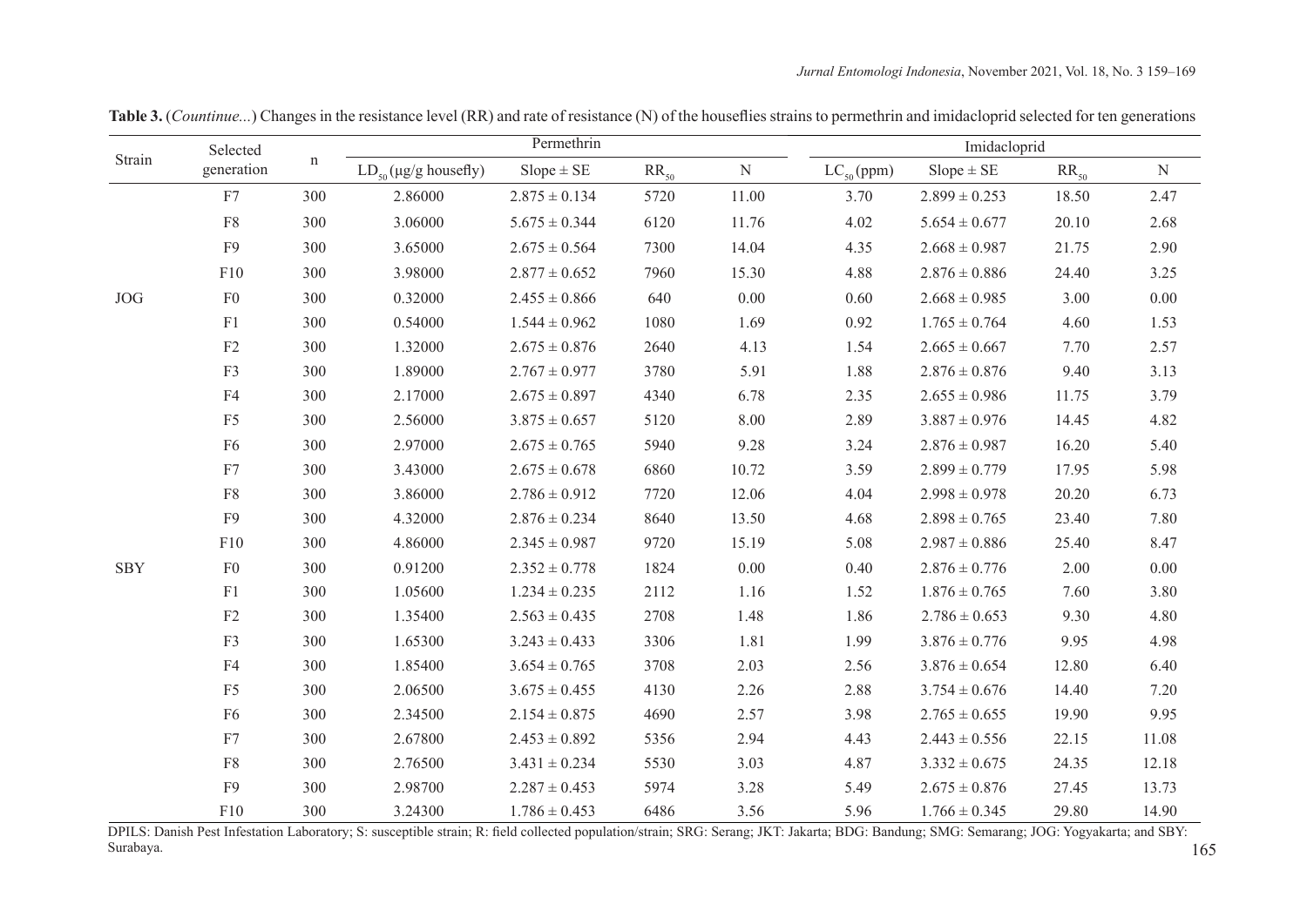## **DISCUSSION**

# **Resistance status of houseflies to permethrin and imidacloprid**

Following the criteria of Lee & Lee (2004), the current study indicates that housefly populations from Indonesia are highly resistant to permethrin  $(RR<sub>50</sub>$  values ranged from 520 to 2880), and slightly to moderately resistant to imidacloprid  $(RR<sub>so</sub> ranged from 2.0 to 15.5)$ . SRG strain showed the highest resistance level to permethrin  $(RR_{50})$  $= 2880$ ), followed by SMG (2624), SBY (1824), BDG (1344), JOG (640), and JKT (520). In addition, as shown by the value of the slope (which was lower than 2), the SRG and SMG strains gave heterogeneous responses to permethrin treatment.

The finding that current field strains had very high resistance to permethrin is not surprising as equally high levels had been reported earlier by Kustiati et al. (2016). As the first such report, they found resistance ratios of 190−25,190 -fold, obtained from 26 of 32 field strains collected throughout Indonesia. By contrast, studies conducted in three provinces in China from 2011 to 2017 (Wang et al. 2019), where permethrin had been widely used, found that resistance of houseflies to permethrin was relatively low ( $RR < 50$ ). Wang et al. (2019) also reported higher resistance to two other insecticides than permethrin (deltamethrin, > 100 and beta-cypermethrin, 364.64). Interestingly, they also reported a reversion of the resistance to dichlorvos in 2017. Most of the strains were found to be sensitive to dichlorvos which has been banned in China since 2008. This phenomenon suggests that under natural conditions, without insecticide selection pressure, resistance alleles are unfavorable (Abbas et al. 2016). We suspect that the heavy application of various pyrethroids (including permethrin) since 1980s in urban and veterinary environments, and especially by the farmers in agricultural settings, may explain the occurrence of highly resistant houseflies found in this study. Supporting data from the Ministry of Agriculture Indonesia in 2021 recorded that 47 out of 59 insecticides registered to control *M. domestica* are pyrethroid-based products (Sistem Informasi Pestisida 2021).

Another problem that probably contributes to the high levels of resistance found in this study is that most pest control operators do not understand integrated pest management, including the evolution resistance to insecticide and its management (Rahayu et al. 2012). We noticed that houseflies collected from SRG (from the city of Serang with a population of about 670,000) had the highest  $RR_{50}$  (2880), while flies from Jakarta, the capital of Indonesia, with a population of about 10.5 million, had the lowest  $RR_{50}$ . The situation with SRG strain could be partly explained by the fact that, the place where we collected the flies, was about 1−2 km from the nearest poultry farms -which regularly spray pyrethroids. In addition, as explained by Kustiati et al. (2016), the exceptionally high resistance levels to permethrin might be related to cross-resistance to DDT which was commonly used before it was banned in 2007.

The mechanism of high resistance to permethrin is primarily due to metabolic resistance and possibly other mechanisms such as reduced cuticular penetration and decreased sensitivity of neuronal sodium channel target (Shono et al. 2002; Chang et al. 2012).

On the other hand, the housefly populations in this study were more susceptible to imidacloprid, similar to previous reports in Indonesia (Kustiati et al. 2016) and other nearby regions, i.e., Malaysia (Jin et al. 2008; Ong et al. 2016). Here the relatively new use of imidacloprid as an insecticide (registered in the late 2000s) and the use of low doses are probably the critical factors responsible for the lower overall level of resistance. Nonetheless, Kaufman et al. (2006), reported that six strains of houseflies in the USA were found resistant to imidacloprid (RR 3.1−8.0 fold), even though imidacloprid had not been previously used. In another study, Markussen and Kristensen (2010) collected housefly strains in Denmark where imidacloprid had not been used and found that two field populations demonstrated high resistance to imidacloprid. They suggested that altered cytochrome P450 activity might play a role.

# **Resistance development of houseflies to permethrin and imidacloprid**

Resistance to permethrin, after ten generations of selection, was higher in this study than reported by others (Georghiou & Taylor 1977; Liu &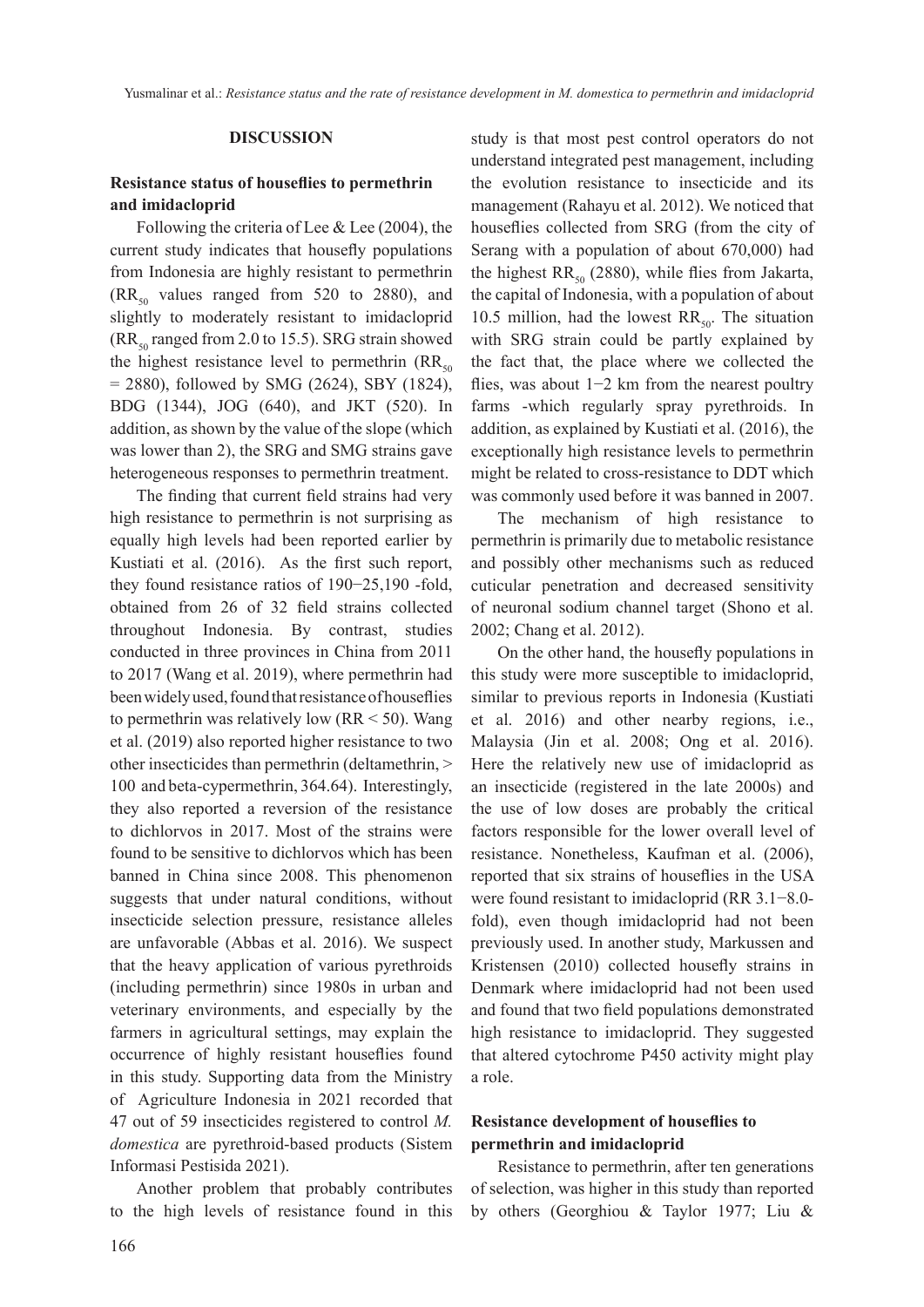Prodgeon 2002; Chang et al. 2012). The situation in Indonesia might be due to an evolved crossresistance from prior extensive use of insecticides, especially DDT. All these insecticides have a similar mode of action (targeting the voltagesensitive sodium channel).

Interestingly the susceptible strain also developed high resistance to permethrin after ten generations (albeit lower than field strains); as shown by the slope, which varied from  $1.021 \pm$ 0.656 to  $6.254 \pm 0.856$ . Nonetheless, it is difficult to confirm that changes in slope correlate with underlying genetic variability; in fact, the slope of the ninth generation was higher than the tenth generation. Therefore, changes in slope might not be good indicators for predicting changes in genetic variation as suggested by Hoskins & Gordon (1956).

There is also a possibility that there were differences in resistance mechanisms to permethrin that evolved between the strains (Shono et al. 2002). Alternatively, the slow development of resistance in the laboratory strain may be due to the lack of random mating within the population (Abbas et al. 2012).

After continuous selection for ten consecutive generations in the laboratory, all the field strains and the control strain showed increased resistance to imidacloprid, with the resistance level ranging from 3.25 to 17.41-fold in all field strains and increasing 12.20-fold in the control. Conversely, Khan et al. (2015) found that when a selected strain was reared without exposure to insecticide for five generations, RR values declined from 33.59 to 21.85, which indicates that the allele (s) that was responsible for resistance might be not stable. Other workers suggested that slower development of imidacloprid resistance could be caused by (1) variation of the resistance mechanisms for imidacloprid (Ma et al. 2017); (2) different genetic background as imidacloprid resistance was incompletely recessive on high exposure and incompletely dominant on low exposure (Khan et al. 2014); (3) possible autosomal trait responsible for imidacloprid resistance (Kavi et al*.* 2014); and (4) environmental conditions (Bourguet et al. 2000).

From the study, it appears that subjecting each strain to additional selection reveals that they retain enough genetic variation in the wild to evolve additional resistance despite the frequent use of both insecticides. The findings of this study are essential for the management of houseflies not only for the cities in question but also nationwide. Because very high resistance levels to permethrin had occurred, not to mention that it has been used since the 1980s, it is suggested to take preventive actions by stopping the use of permethrin and replacing permethrin with imidacloprid or other newer and safer insecticides. Therefore, using insecticides with different mode of actions for a certain period will avoid the development of higher resistance and control failure, thus maintaining insecticide application effectiveness. In addition, education about insecticide resistance to pest control operators and regular monitoring surveys are needed to fully understand the problem of insecticide resistance and the strategy to manage the resistance in the pest population.

## **CONCLUSION**

In conclusion, we demonstrated the occurrence of insecticide resistance in houseflies collected from six urban areas in Indonesia, with the resistance ratios for permethrin ranging from 520 to 2880-fold, and those for imidacloprid ranging from 2.0 to 15.5-fold.

#### **ACKNOWLEDGEMENTS**

We would like to thank PT. Bayer Indonesia and PT. Inti Everspring Indonesia for providing us with the insecticides used in this experiment. This study is part of the Ph.D. thesis of Sri Yusmalinar. This work was partly supported by a competitive grant from the Ministry of Research, Technology and Higher Education (Penelitian Strategis Nasional) given to Intan Ahmad.

## **REFERENCES**

Abbas N, Shad SA, Razaq M. 2012. Fitness cost, cross resistance, and realized heritability of resistance to imidacloprid in *Spodoptera*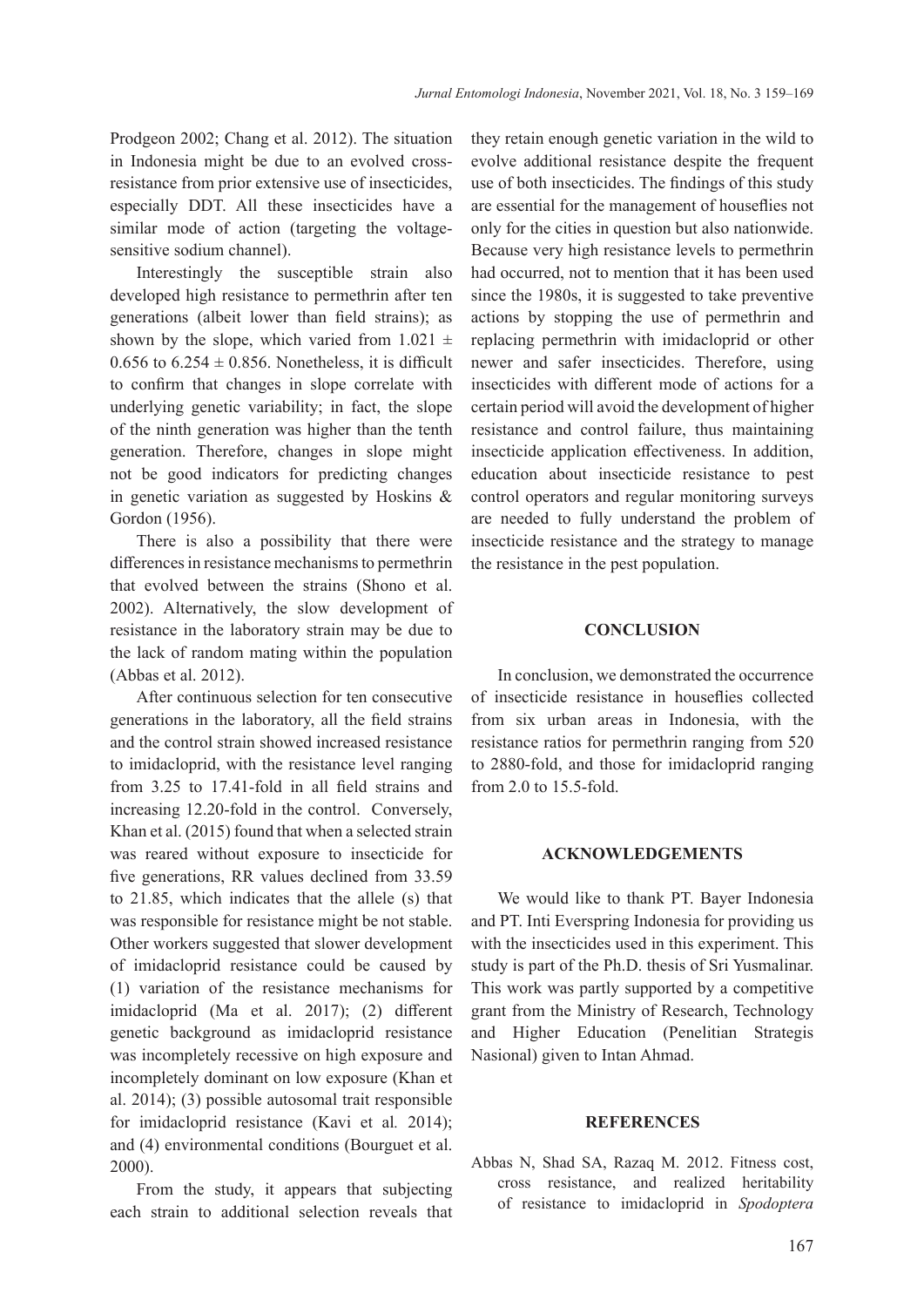*litura* (Lepidoptera: Noctuidae). *Pesticide Biochemistry and Physiology* 103:181–188. doi: http://dx.doi.org/10.1016/j.pestbp.2012.05.001.

- Abbas N, Shad SA, Shah RM. 2015. Resistance status of *Musca domestica* L. populations to neonicotinoids and insect growth regulators in Pakistan poultry facilities. *Pakistan Journal of Zoology* 47:1663–1671.
- Abbas N, Shah RM, Shad A, Iqbal N, Razaq M. 2016. Biological trait analysis and stability of lambdacyhalothrin resistance in the housefly, *Musca domestica* L. (Diptera: Muscidae). *Parasitology Research* 115:2073–2080. doi: https://doi. org/10.1007/s00436-016-4952-2.
- Ai GM, Wang QM, Zou DY, Gao XW, Li FG. 2009. High performance liquid chromatographic assay for p-nitroanisole O-demethylation by cytochrome P450 enzymes in *Musca domestica* L. *Chinese Journal of Analytical Chemistry* 37:1157–1160. doi: https://doi. org/10.1016/S1872-2040(08)60123-1.
- Bourguet D, Genissel A, Raymond M. 2000. Insecticide resistance and dominance levels. *Journal of Economic Entomology* 93:1588– 1595. doi: https://doi.org/10.1603/0022-0493- 93.6.1588.
- Chang C, Huang XY, Chang PC, Wu HH, Shu MD. 2012. Inheritance and stability of sodium channel mutations associated with permethrin knockdown resistance in *Aedes aegypti*. *Pesticide Biochemistry and Physiology* 30:1–7. doi: https:// doi.org/10.1016/j.pestbp.2012.06.003.
- Coats JR. 1982. *Insecticide Mode of Action*. London: Academic Press.
- Förster M, Klimpel S, Mehlhorn H, Sievert K, Messler S, Pfeffer K. 2007. Pilot studies on synanthropic flies (e.g. *Musca, Sarcophaga, Calliphora, Fania, Lucilia, Stomoxys*) as vectors of pathogenic microorganisms. *Parasitology Research* 101:243–246. doi: https://doi. org/10.1007/sOO436-007-0522-y.
- Georghiou GP, Taylor CE. 1977. Genetics and biological influences in the evolution of insecticide resistance. *Journal of Economic Entomology* 70:139–323. doi: https://doi. org/10.1093/jee/70.3.319.
- Hemingway J, Brogdon W. 1998. *Techniques to Detect Insecticide Resistance Mechanisms*  (*Field and Laboratory Manual*). WHO/CDS/ CPC/MAL/98.6. Genève: WHO.
- Hoskins WM, Gordon HT. 1956. Arthropod resistance to chemicals. *Annual Review of Entomology* 1:89–122. doi: https://doi.org/10.1146/annurev. en.01.010156.000513.
- Jin BL, Sulaiman S, Othman HF. 2008. Evaluation of imidacloprid against the housefly *Musca domestica* Linnaeus in the laboratory. *Journal of Tropical Medicine and Parasitology* 31:23–27.
- Kaufman PE, Gerry AC, Rutz DA, Scott JG. 2006. Monitoring susceptibility of houseflies (*Musca domestica* L.) in the United States to imidacloprid. *Journal of Agricultural and Urban Entomology* 23:195–200.
- Kavi LA, Kaufman PE, Scott JG. 2014. Genetics and mechanisms of imidacloprid resistance in houseflies. *Pesticide Biochemistry and Physiology* 109:64–69. doi: https://doi. org/10.1016/j.pestbp.2014.01.006.
- Keiding J, Arevad K. 1964. Procedure and equipment for rearing a large number of housefly strains. *Bulletin of World Health Organization* 31:527– 528.
- Khan H, Abbas N, Shad SA, Afzal MB. 2014. Genetics and realized heritability of resistance to imidacloprid in a poultry population of housefly, *Musca domestica* L. (Diptera: Muscidae) from Pakistan. *Pesticide Biochemistry and Physiology* 114:38–43. doi: https://doi. org/10.1016/j.pestbp.2014.07.005.
- Khan HAA, Akram W, Iqbal J, Naeem-Ullah U. 2015. Thiamethoxam resistance in the housefly, *Musca domestica* L.: current status, resistance selection, cross-resistance potential and possible biochemical mechanisms. *Plos One* 10:e0125850. doi: https://doi.org/10.1371/ journal.pone.0125850.
- Kristensen M, Jespersen JB. 2008. Susceptibility to thiamethoxam of *Musca domestica* from Danish livestock farms. *Pest Management Science* 64:126–132. doi: https://doi.org/10.1002/ ps.1481.
- Kustiati, Tan MI, Yusmalinar S, Ambarningrum TB, Ahmad I. 2016. Monitoring permethrin and imidacloprid resistance in Indonesia housefly, *Musca domestica* L. (Diptera: Muscidae). *Journal of Entomology* 13:40–47. doi: https:// doi.org/10.3923/je.2016.40.47.
- Lee CY, Hemingway J, Yap HH, Chong NL. 2000. Biochemical characterization of insecticide resistance in the German cockroach, *Blattella germanica*, from Malaysia. *Medical and Veterinary Entomology* 14:11–18. doi: https:// doi.org/10.1046/j.1365-2915.2000.00215.x.
- Lee LC, Lee CY. 2004. Insecticide resistance profiles and possible underlying mechanisms in German Cockroaches, *Blattella germanica* (Linnaeus) (Dictyoptera: Blattellidae) from Peninsular Malaysia. *Medical Entomology and*